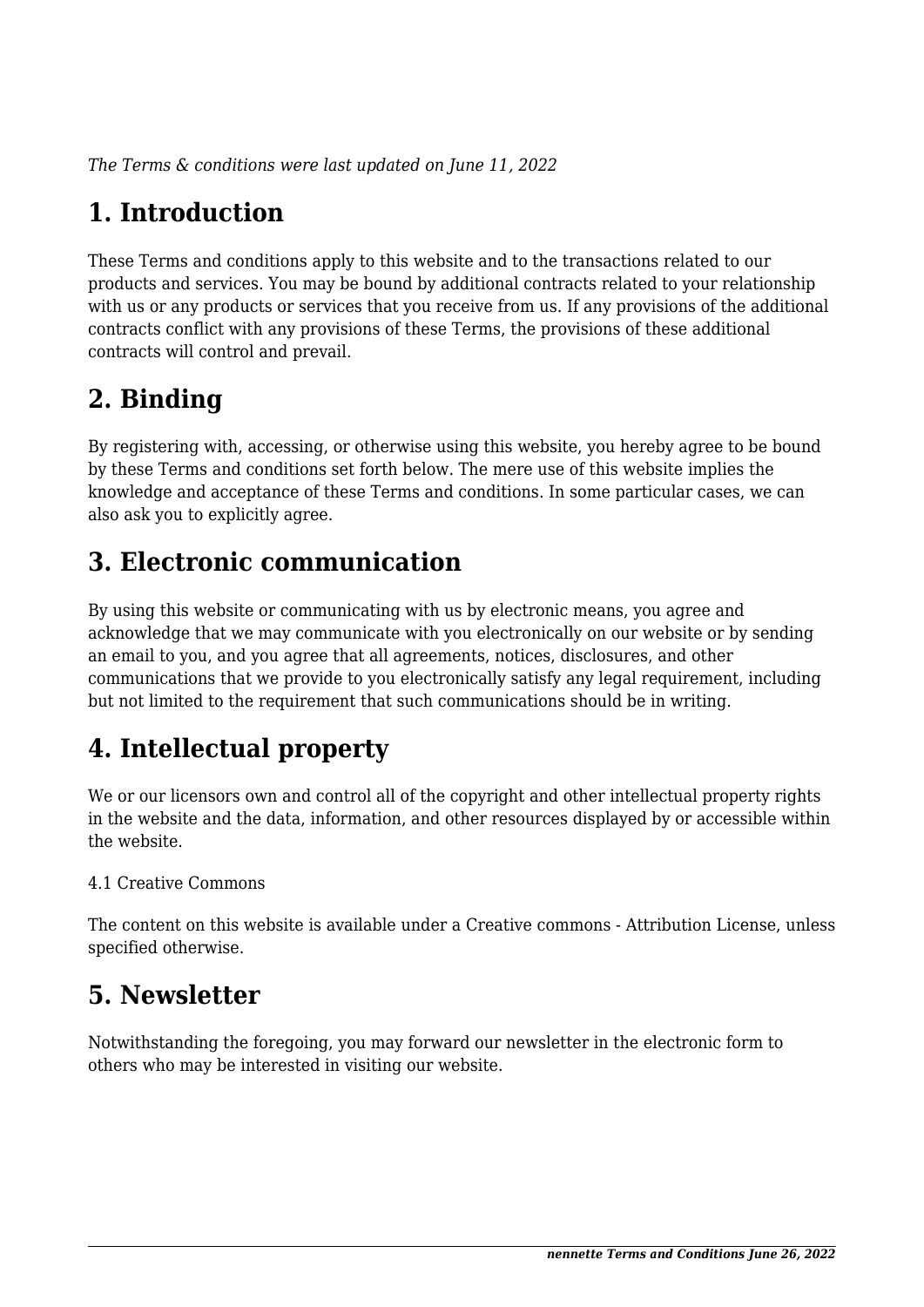## **6. Third-party property**

Our website may include hyperlinks or other references to other party's websites. We do not monitor or review the content of other party's websites which are linked to from this website. Products or services offered by other websites shall be subject to the applicable Terms and Conditions of those third parties. Opinions expressed or material appearing on those websites are not necessarily shared or endorsed by us.

We will not be responsible for any privacy practices or content of these sites. You bear all risks associated with the use of these websites and any related third-party services. We will not accept any responsibility for any loss or damage in whatever manner, however caused, resulting from your disclosure to third parties of personal information.

#### **7. Responsible use**

By visiting our website, you agree to use it only for the purposes intended and as permitted by these Terms, any additional contracts with us, and applicable laws, regulations, and generally accepted online practices and industry guidelines. You must not use our website or services to use, publish or distribute any material which consists of (or is linked to) malicious computer software; use data collected from our website for any direct marketing activity, or conduct any systematic or automated data collection activities on or in relation to our website.

Engaging in any activity that causes, or may cause, damage to the website or that interferes with the performance, availability, or accessibility of the website is strictly prohibited.

## **8. Content posted by you**

We may provide various open communication tools on our website, such as blog comments, blog posts, forums, message boards, ratings and reviews, and various social media services. It might not be feasible for us to screen or monitor all content that you or others may share or submit on or through our website. However, we reserve the right to review the content and to monitor all use of and activity on our website, and remove or reject any content in our sole discretion. By posting information or otherwise using any open communication tools as mentioned, you agree that your content will comply with these Terms and Conditions and must not be illegal or unlawful or infringe any person's legal rights.

#### **9. Idea submission**

Do not submit any ideas, inventions, works of authorship, or other information that can be considered your own intellectual property that you would like to present to us unless we have first signed an agreement regarding the intellectual property or a non-disclosure agreement. If you disclose it to us absent such written agreement, you grant to us a worldwide, irrevocable, non-exclusive, royalty-free license to use, reproduce, store, adapt, publish, translate and distribute your content in any existing or future media.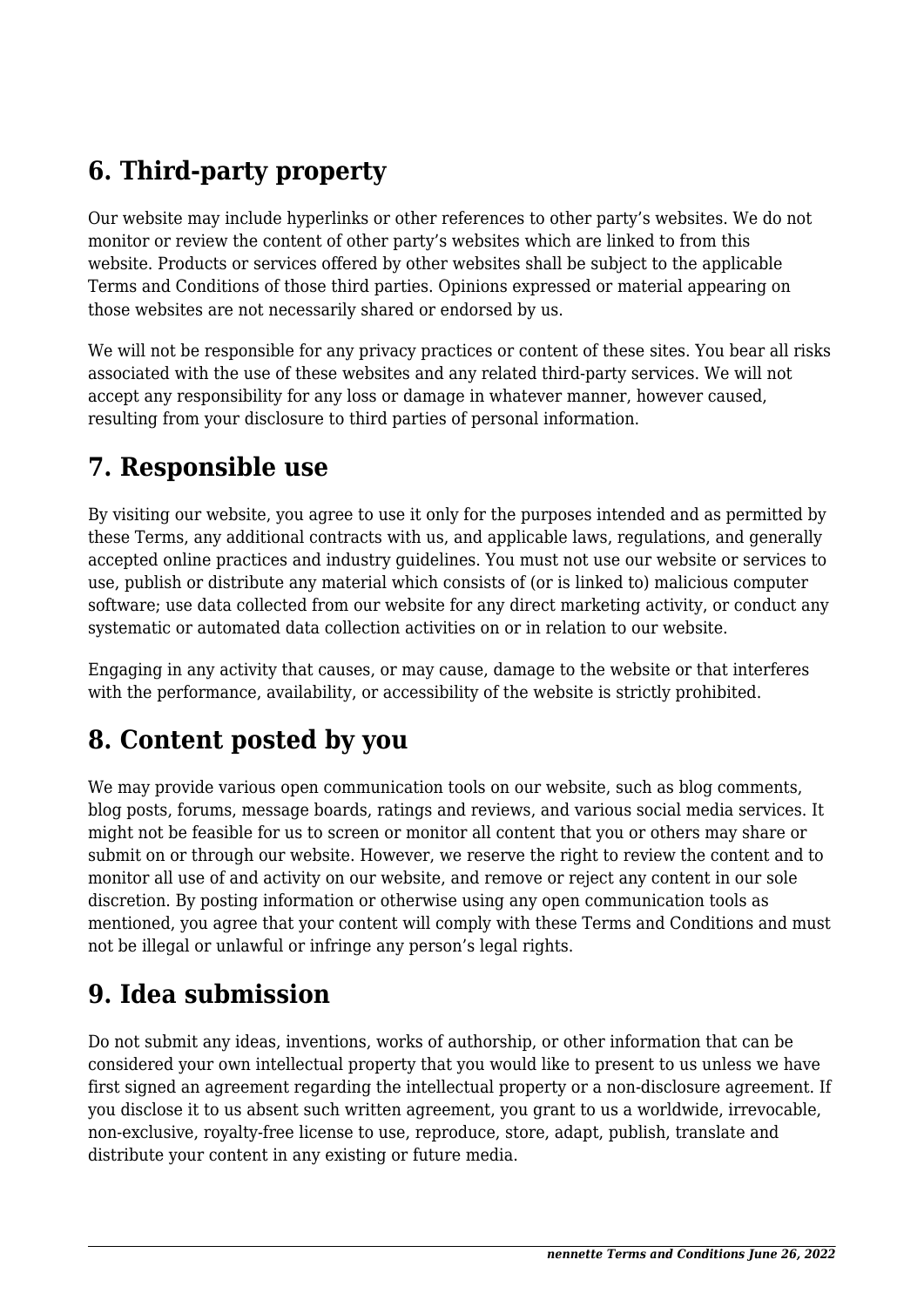#### **10. Termination of use**

We may, in our sole discretion, at any time modify or discontinue access to, temporarily or permanently, the website or any Service thereon. You agree that we will not be liable to you or any third party for any such modification, suspension or discontinuance of your access to, or use of, the website or any content that you may have shared on the website. You will not be entitled to any compensation or other payment, even if certain features, settings, and/or any Content you have contributed or have come to rely on, are permanently lost. You must not circumvent or bypass, or attempt to circumvent or bypass, any access restriction measures on our website.

#### **11. Warranties and liability**

Nothing in this section will limit or exclude any warranty implied by law that it would be unlawful to limit or to exclude. This website and all content on the website are provided on an "as is" and "as available" basis and may include inaccuracies or typographical errors. We expressly disclaim all warranties of any kind, whether express or implied, as to the availability, accuracy, or completeness of the Content. We make no warranty that:

- this website or our content will meet your requirements;
- this website will be available on an uninterrupted, timely, secure, or error-free basis.

Nothing on this website constitutes or is meant to constitute, legal, financial or medical advice of any kind. If you require advice you should consult an appropriate professional.

The following provisions of this section will apply to the maximum extent permitted by applicable law and will not limit or exclude our liability in respect of any matter which it would be unlawful or illegal for us to limit or to exclude our liability. In no event will we be liable for any direct or indirect damages (including any damages for loss of profits or revenue, loss or corruption of data, software or database, or loss of or harm to property or data) incurred by you or any third party, arising from your access to, or use of, our website.

Except to the extent any additional contract expressly states otherwise, our maximum liability to you for all damages arising out of or related to the website or any products and services marketed or sold through the website, regardless of the form of legal action that imposes liability (whether in contract, equity, negligence, intended conduct, tort or otherwise) will be limited to the total price that you paid to us to purchase such products or services or use the website. Such limit will apply in the aggregate to all of your claims, actions and causes of action of every kind and nature.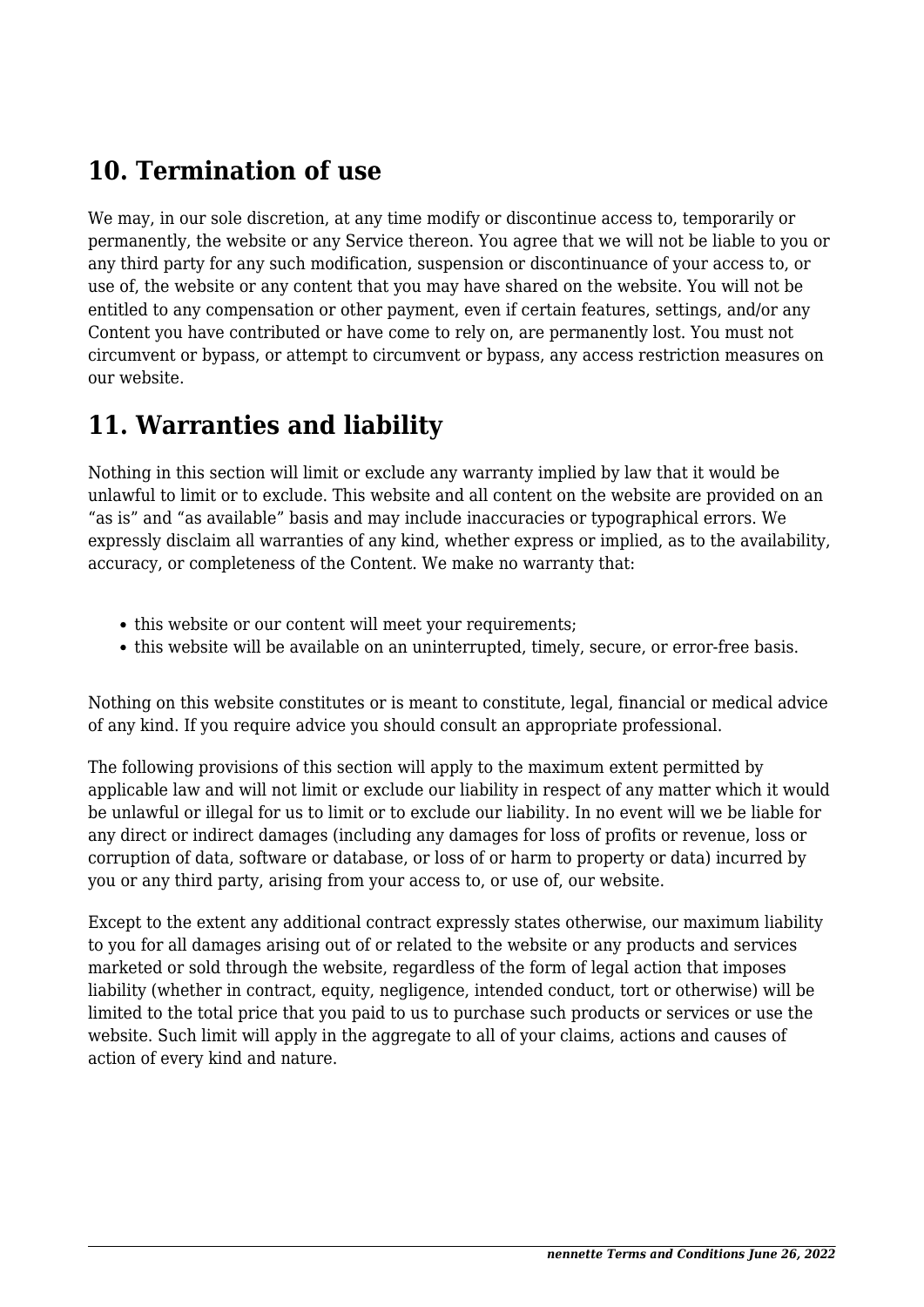## **12. Privacy**

To access our website and/or services, you may be required to provide certain information about yourself as part of the registration process. You agree that any information you provide will always be accurate, correct, and up to date.

We have developed a policy to address any privacy concerns you may have. For more information, please see our [Privacy Statement](https://www.nennette.com/privacy-policy/) and our [Cookie Policy](https://www.nennette.com/cookie-policy/).

# **13. Accessibility**

We are committed to making the content we provide accessible to individuals with disabilities. If you have a disability and are unable to access any portion of our website due to your disability, we ask you to give us a notice including a detailed description of the issue you encountered. If the issue is readily identifiable and resolvable in accordance with industrystandard information technology tools and techniques we will promptly resolve it.

## **14. Export restrictions / Legal compliance**

Access to the website from territories or countries where the Content or purchase of the products or Services sold on the website is illegal is prohibited. You may not use this website in violation of export laws and regulations of Philippines.

# **15. Affiliate marketing**

Through this Website we may engage in affiliate marketing whereby we receive a percentage of or a commission on the sale of services or products on or through this website. We may also accept sponsorships or other forms of advertising compensation from businesses. This disclosure is intended to comply with legal requirements on marketing and advertising which may apply, such as the US Federal Trade Commission Rules.

## **16. Assignment**

You may not assign, transfer or sub-contract any of your rights and/or obligations under these Terms and conditions, in whole or in part, to any third party without our prior written consent. Any purported assignment in violation of this Section will be null and void.

## **17. Breaches of these Terms and conditions**

Without prejudice to our other rights under these Terms and Conditions, if you breach these Terms and Conditions in any way, we may take such action as we deem appropriate to deal with the breach, including temporarily or permanently suspending your access to the website, contacting your internet service provider to request that they block your access to the website,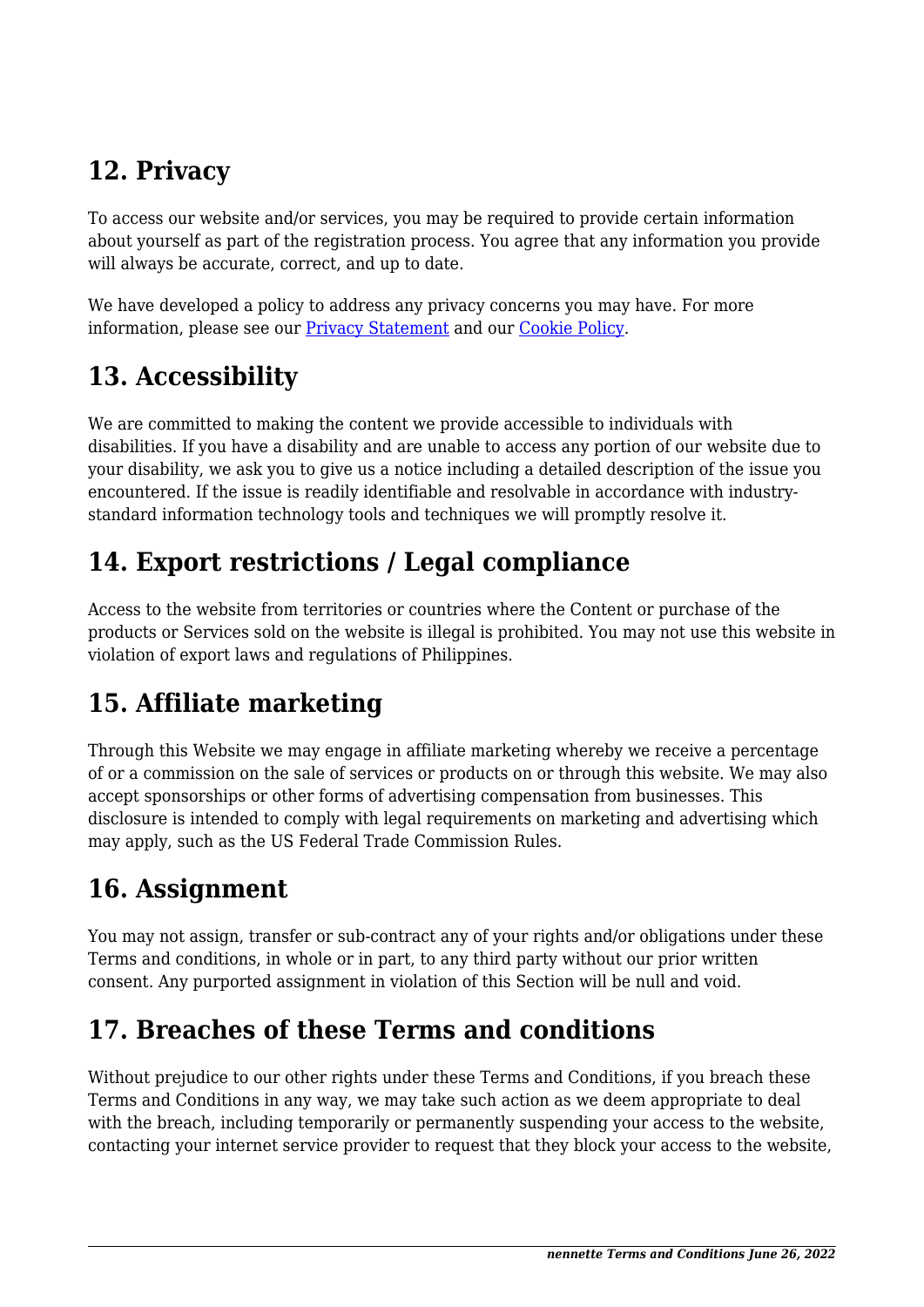and/or commence legal action against you.

# **18. Force majeure**

Except for obligations to pay money hereunder, no delay, failure or omission by either party to carry out or observe any of its obligations hereunder will be deemed to be a breach of these Terms and conditions if and for as long as such delay, failure or omission arises from any cause beyond the reasonable control of that party.

# **19. Indemnification**

You agree to indemnify, defend and hold us harmless, from and against any and all claims, liabilities, damages, losses and expenses, relating to your violation of these Terms and conditions, and applicable laws, including intellectual property rights and privacy rights. You will promptly reimburse us for our damages, losses, costs and expenses relating to or arising out of such claims.

#### **20. Waiver**

Failure to enforce any of the provisions set out in these Terms and Conditions and any Agreement, or failure to exercise any option to terminate, shall not be construed as waiver of such provisions and shall not affect the validity of these Terms and Conditions or of any Agreement or any part thereof, or the right thereafter to enforce each and every provision.

## **21. Language**

These Terms and Conditions will be interpreted and construed exclusively in English. All notices and correspondence will be written exclusively in that language.

#### **22. Entire agreement**

These Terms and Conditions, together with our [privacy statement](https://www.nennette.com/privacy-policy/) and [cookie policy,](https://www.nennette.com/cookie-policy/) constitute the entire agreement between you and Emilio Vargas in relation to your use of this website.

# **23. Updating of these Terms and conditions**

We may update these Terms and Conditions from time to time. It is your obligation to periodically check these Terms and Conditions for changes or updates. The date provided at the beginning of these Terms and Conditions is the latest revision date. Changes to these Terms and Conditions will become effective upon such changes being posted to this website. Your continued use of this website following the posting of changes or updates will be considered notice of your acceptance to abide by and be bound by these Terms and Conditions.